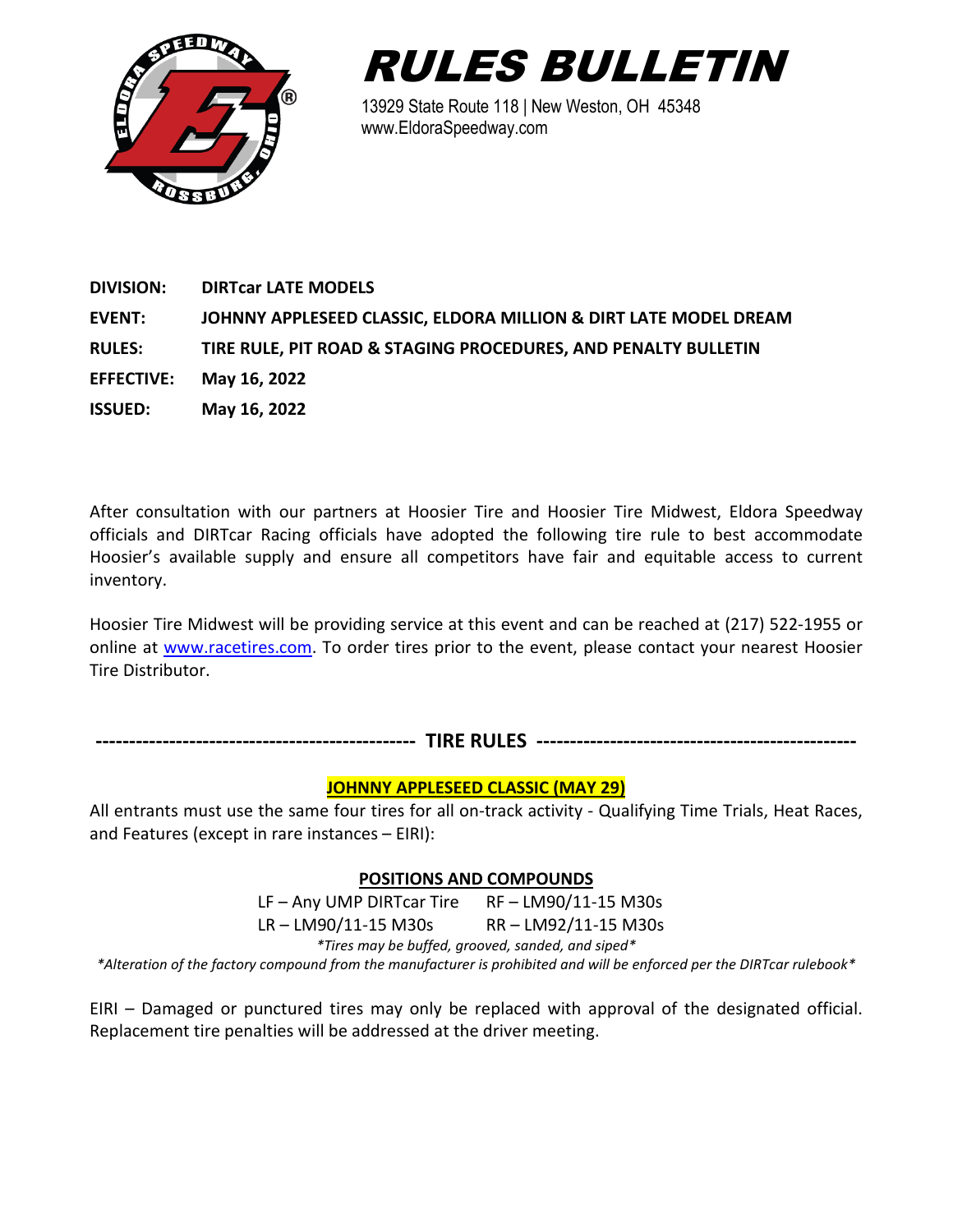# **TWIN 25 QUALIFYING NIGHTS (JUNE 8 and JUNE 10)**

All entrants must use the same four tires for all on-track activity - Qualifying Time Trials, Heat Races, and Qualifying Feature (except in rare instances – EIRI):

#### **POSITIONS AND COMPOUNDS**

LF – Any UMP DIRTcar Tire RF – LM90/11-15 M30s LR – LM90/11-15 M30s RR – LM92/11-15 M30s *\*Tires may be buffed, grooved, sanded, and siped\**

*\*Alteration of the factory compound from the manufacturer is prohibited and will be enforced per the DIRTcar rulebook\**

EIRI – Damaged or punctured tires may only be replaced with approval of the designated official. Replacement tire penalties will be addressed at the driver meeting.

### **ELDORA MILLION AND DIRT LATE MODEL DREAM (JUNE 9 and JUNE 11)**

For the Eldora Million on Thursday, June 9 and the 28<sup>th</sup> DLM Dream on Saturday, June 11, all cars must use the same four tires for the races which determine who advances to the Championship Features (EIRI):

Heat Races

B-Features (for non-transfers)

## **POSITIONS AND COMPOUNDS**

LF – Any UMP DIRTcar Tire RF – LM90/11-15 M30s LR – LM90/11-15 M30s RR – LM92/11-15 M30s *\*Tires may be buffed, grooved, sanded, and siped\**

*\*Alteration of the factory compound from the manufacturer is prohibited and will be enforced per the DIRTcar rulebook\**

EIRI – Damaged or punctured tires may only be replaced with approval of the designated official. Replacement tire penalties will be addressed at the driver meeting.

#### **ELDORA MILLION AND DLM DREAM CHAMPIONSHIP FEATURES (JUNE 9 and JUNE 11)**

The starting field for the Championship Features may choose to start on up to three new tires:

# **POSITIONS AND COMPOUNDS**

LF – Any UMP DIRTcar Tire RF – LM90/11-15 M30s LR – LM90/11-15 M30s RR – LM92/11-15 M30s or M40 *\*Tires may be buffed, grooved, sanded, and siped\**

*\*Alteration of the factory compound from the manufacturer is prohibited and will be enforced per the DIRTcar rulebook\**

Procedures for replacing tires after the original green flag has waved on the Championship Features – regardless of whether a lap is completed – remain per the published DIRTcar rulebook.

Per Eldora track rules, there are no courtesy laps for flat tires and series/track officials do not pull fenders (EIRI). Intentionally causing a yellow flag when a tire is not flat will be a one-lap penalty.